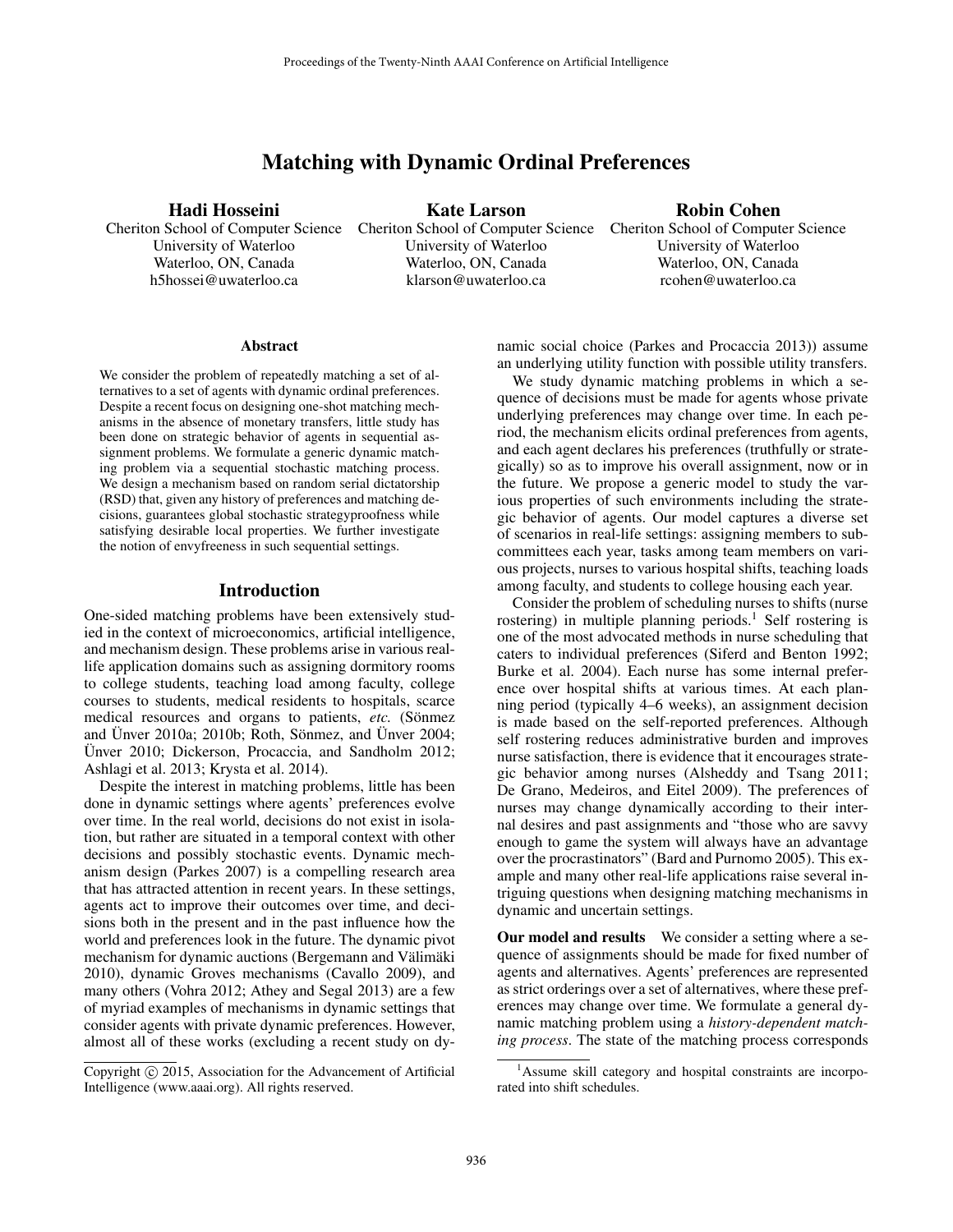to a history of preference profiles and matching decisions.

We show that simply running a sequence of independent assignments induced by the random serial dictatorship (RSD) mechanism does not satisfy global strategyproofness. Subsequently, we design a stochastic matching policy that is not manipulable. Our key idea is to extend a notion first introduced for multi-period contracts (Townsend 1982), where future matching decisions are used to incentivize desirable behavior in the current time period. Our main result is a mechanism that, given any history of preferences and decisions and any preference dynamics, guarantees stochastic strategyproofness while satisfying desirable local properties of ex post efficiency, *sd*-strategyproofness, and equitability. We further formulate the notion of envy in the context of sequential matching by providing a systematic way of measuring the degree of envy towards individual agents, arguing that our mechanism provides a constant degree of individual envy by balancing priority orderings.

Related work In cardinal domains no matching mechanism exists that can satisfy ex ante Pareto efficiency, anonymity, and strategyproofness (Zhou 1990). Deterministic serial dictatorship mechanisms sacrifice fairness and anonymity for Pareto efficiency and strategyproofness. In fact, Svensson showed that under ordinal preferences the serial dictatorship mechanism is the only deterministic mechanism that is strategyproof, nonbossy, and neutral (Svensson 1999). It has been noted that randomization helps to restore strategyproofness and equity in assignment problems (Abdulkadiroğlu and Sönmez 1998; Gibbard 1977), several other measures such as efficiency and strategyproofness remain incompatible. With ordinal preferences, this incompatibility result persists (Bogomolnaia and Moulin 2001), and essentially states that no efficient solution can be trusted. That is, the outcome of any efficient mechanism may only be efficient with respect to the non-truthful preferences, and hence, be inefficient under true underlying preferences.

The random serial dictatorship (RSD) is an ordinal mechanism that is strategyproof, anonymous, and equitable but does not satisfy stochastic efficiency. Bogomolnaia and Moulin (2001) noted the inefficiency of RSD, and characterized an ordinal efficiency measure based on first-order stochastic dominance (*sd*). They proposed the probabilistic serial (PS) mechanism that is *sd*-efficient and *sd*-envyfree, but does not satisfy *sd*-strategyproofness. This incompatibility result immediately applies to majoritarian scheme in social choice literature (Aziz, Brandt, and Brill 2013). Therefore, in this paper we focus our attention only on RSD (or random priority) as a strategyproof matching mechanism.

In matching markets, dynamic arrival and departure of agents have been studied in various contexts such as campus housing and organ transplant, which assume time-invariant preferences (Kurino 2014; Bloch and Cantala 2013; Unver 2010). Bade studied matching problems with endogenous information acquisition, and showed that simple serial dictatorship is the only ex ante Pareto optimal, strategyproof, and non-bossy mechanism when agents reveal their preferences only after acquiring information about those with higher priorities (Bade 2014).

## A Matching Model for Dynamic Ordinal Preferences

In this section we introduce our model for dynamic preferences. We start by introducing key preference and matching terminologies for a single time step in the model. We then generalize to the dynamic setting studied in this paper.

There is a set  $N = \{1, \ldots, n\}$  of agents who have preferences over a finite set of alternatives  $M = \{1, \ldots, m\},\$ where  $n \geq m^2$  Agents have preferences over alternatives, and we use the notation  $a \succ_i^t \tilde{b}$  to mean that agent *i* strictly prefers alternative a to b at time t. We let  $\mathcal{P}(M)$  or  $\mathcal P$  denote the class of all strict linear preferences over M where  $|\mathcal{P}| = m!$ . Agent *i*'s preference at time *t* is denoted by  $\succ_i^t \in \mathcal{P}$ , thus,  $\succ_i^t = (\succ_1^t, \ldots, \succ_n^t) \in \mathcal{P}^n$  denotes the *preference profile* of agents at time t. We write  $\succ_{-i}^t$  to denote  $(\succ_1^t, \ldots, \succ_{i-1}^t, \succ_{i+1}^t, \ldots, \succ_n^t)$ , and thus  $\succ^t = (\succ_i^t, \succ_{-i}^t)$ .

A *matching* at time  $t, \mu^t : N \to M$ , is a bijective mapping, and we let  $\mu^t(i)$  denote the alternative allocated to agent *i* under matching  $\mu^t$  at time *t*. A matching is *feasible* at time t if and only if for all  $i, j \in N$ ,  $\mu^t(i) \neq \mu^t(j)$  when  $i \neq j$ . We let M denote the set of all feasible matchings over the set of alternatives M. We also allow for randomization where  $\bar{\mu}^t$  denotes a probability distribution over the set of (deterministic) feasible matchings at time  $t$ . That is,  $\bar{\mu}^t \in \Delta(\mathcal{M}).$ 

In this paper we are interested in settings where agents' preferences *evolve* over time. In particular, we assume that the preference held by an agent at time  $t$  depends on the preferences it held earlier along with allocations (*i.e.* matchings) made previously. We let  $h<sup>t</sup>$  denote the joint history of the joint states defined by agents' preferences and realized matchings up to time  $t-1$  and including the joint preferences at time t, that is,  $h^t = (\succ^1, \mu^1, \ldots, \succ^{t-1}, \mu^{t-1}, \succ^t)$ . The set  $\mathcal{H}^t$  contains all possible joint histories at time t. We assume there is an underlying stochastic kernel  $P(\succ^{t+1} | \succ^t, \mu^t)$ which denotes the probability that agents will transition to a state where they have joint preference  $\succ^{t+1}$  after matching decision  $\mu^t$  in a state with joint preference  $\succ^t$ . In a more generic model, transitions could potentially be influenced by the complete history of preferences and decisions. Nonetheless, our analysis of the agents' reporting strategies considers generic strategic behaviors, and thus, holds under this assumption. Furthermore, we assume the stochastic kernel is common knowledge.

Since an agent's preferences can change, it may be the case that  $a \succ_i^t b$  while  $b \succ_i^{t+1} a$ . For the sake of clarity, at each time  $t$  we rank alternatives under preference ordering  $\succ_i^t$  such that  $o^1 \succ_i^t o^2 \succ_i^t \ldots \succ_i^t o^m$  denotes the ranking positions, where the index of each alternative indicates its ranking for agent  $i$  at time  $t$ .

We consider a discrete-time *sequential matching decision process* as a sequence of matchings prescribed by a matching policy. Given a history  $h^t \in \mathcal{H}^t$ , a *matching policy*  $\pi(\mu|h^t)$  returns the probability of applying matching  $\mu$ . Given a matching policy,  $\pi$ , and a history  $h^t$  the probability

<sup>&</sup>lt;sup>2</sup>We accommodate the possibility of  $n > m$  by adding dummy alternatives corresponding to a null assignment.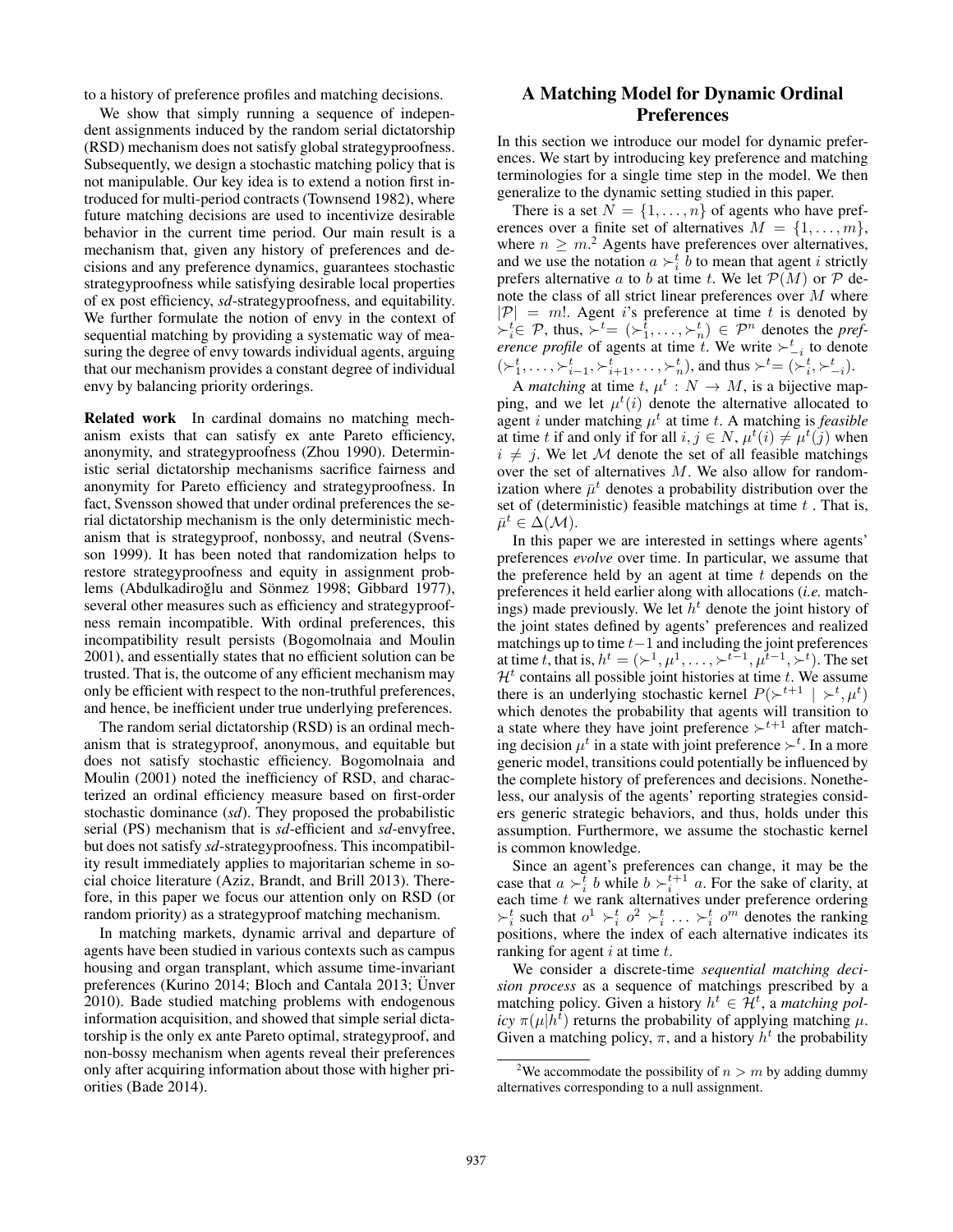of agent i being allocated alternative x at time t is

$$
p_i^t(x \mid h^t) = \sum_{\mu \in \mathcal{M} : \mu(i) = x} \pi(\mu \mid h^t). \tag{1}
$$

where  $\sum_{i \in N} p_i^t(x \mid h^t) = 1$ . The definition of a matching policy,  $\pi$ , incorporates randomized or deterministic matching policies. When it is clear from the context, we will abuse notation and use  $\pi(h^t)$  to also refer to the (random) matching prescribed by policy  $\pi$  given the history  $h^t$ .

Policy Evaluation To determine whether a particular matching policy,  $\pi$ , is a *good* policy, one must make comparisons between policies. In this paper we are interested in settings where agents have *ordinal* preferences and so do not rely on particular utility functions. Instead, to evaluate a policy  $\pi$  we look at weights which can be interpreted as expected probabilities of being allocated particular alternatives in the sequence of random matchings from time  $t$  onward. More concretely, let  $o^{\ell}$  be any alternative ranked in position  $\ell$ . Given  $h^t$  the expected probability that agent i receives alternatives with rankings as good as  $\ell$  under matching policy  $\pi$  is defined recursively as

$$
W_i^{\pi}(h^t, o^\ell) = \sum_{x=o^1}^{o^\ell} p_i^t(x|h^t) \times
$$
\n
$$
\sum \pi(\mu|h^t)P(\succ^{t+1}|\succ^t, \mu)W_i^{\pi}(h^{t+1}, o^\ell)
$$
\n(2)

µ∈M  $\succ^{t+1}$ ∈ $\mathcal{P}^n$ where  $h^{t+1} = (h^t, \mu^t, \succ^{t+1})$  is the history at time  $t + 1$ . Intuitively,  $W_i^{\pi}$ ( $h^{\dot{t}}, o^{\dot{\ell}}$ ) is the probability that agent *i* receives alternatives as good as  $\ell$  in current period and all future sequences of matchings up to any desired planning horizon.

 $\sum$ 

Example 1. *Consider assigning 3 objects in two decision periods to 3 agents with preference orderings, as shown in Figure 1, at periods 1 and 2. For simplicity assume deterministic transitions that are independent of the realized matching decisions, and let*  $h^1 = \succ^1$  so that the matching *starts at*  $t = 1$ *. A matching*  $\mu = xyz$  *denotes that agents* 1, 2, 3 *receive objects* x, y, z *respectively. Consider a policy*  $\pi$  *that prescribes random matchings*  $\bar{\mu}^1 = (\frac{1}{2}abc, \frac{1}{2}cba)$ and  $\bar{\mu}^2 = (\frac{1}{2}abc, \frac{1}{3}acb, \frac{1}{6}cab)$  *at periods 1 and 2 respectively. Using Equation 2, the expected probability that agent 1 receives his first rank alternatives (i.e.* o 1 *) in periods 1 and 2 given the above random decisions is calculated by (highlighted in pink in Figure 1):*

$$
W_1^{\pi}(\succ^1, o^1) = (\frac{1}{2}) \times (\frac{1}{2} + \frac{1}{3}) = \frac{5}{12}
$$

*Similarly, we can compute the probability that agent 1 receives alternatives with rankings as good as rank 2 (i.e.* o 1 *and* o 2 *) in periods 1 and 2:*

$$
W_1^{\pi}(\succ^1, o^2) = (\frac{1}{2} + \frac{1}{2}) \times (\frac{1}{2} + \frac{1}{3}) = \frac{5}{6}
$$

Intuitively,  $W^{\pi}_{1}(\succ^{1},o^{2})$  is the probability of all possible ran*dom sequences in which agent* 1 *receives alternatives that are ranked 1 or 2, that is, the following possible sequences*  $[\mu^1(1) = o^1, \mu^2(1) = o^1], [\mu^1(1) = o^1, \mu^2(1) = o^2],$  $[\mu^1(1) = o^2, \mu^2(1) = o^1], [\mu^1(1) = o^2, \mu^2(1) = o^2]$  (high*lighted in Figure 1).*



Figure 1: The preferences of agents and the probablity tree for the two-time matching problem in Example 1.

## Agents' Strategies

We restrict attention to *dynamic mechanisms* in which each agent interacts with the mechanism simply by declaring his (perhaps untruthful) preference ordering at each decision period. In each period  $t$ , the mechanism elicits reports from agents regarding private preferences. Each agent observes his private preference  $\succ_i^t$ , and the history of past preferences and realized matchings  $h^{t-1}$ , and based on the underlying probabilistic kernel, takes an action by declaring a preference ordering for time  $t, \hat{\succ}^t_i$  $i<sub>i</sub>$ . Then, the mechanism draws a matching  $\mu^t \in \mathcal{M}$  according to matching policy  $\pi$ . Agent i's reporting *strategy*  $\sigma_i(\succ_i^t)$  specifies his declared preference  $\hat{\succ}^t_i = \sigma_i(\succ^t_i)$  when his true private preference is  $\succ^t_i$ .

#### Properties for the Model

Our goal is to implement stochastic matching policies so that agents truthfully reveal their preferences, no matter what other agents do, now or in the future. More specifically, we are interested in matching policies that satisfy global strategyproofness while inducing a sequence of locally strategyproof and ex post efficient random matchings. In this section, we formally define these local and global properties.

*Stochastic dominance (sd)* for two matching policies  $\pi$ and  $\pi'$  prescribes that given a transition model, for each rank  $\ell$ , the expected probability that alternatives with rankings as good as  $\ell$  get selected under  $\pi$ , is greater or equal to the expected probability that  $\pi'$  selects such alternatives.

Definition 1. *Given a transition model* P*, matching policy*  $\pi$  stochastically dominates (sd)  $\pi'$ , if at all states  $h^{\tilde{t}} \in \mathcal{H}^{\tilde{t}}$ , *for all agents*  $i \in N$ ,

$$
\forall o^{\ell} \in M, \ W_i^{\pi}(h^t, o^{\ell}) \ge W_i^{\pi'}(h^t, o^{\ell}) \tag{3}
$$

Strategyproofness in sequential settings (repeated assignments) prescribes that not only an agent cannot improve her current immediate outcome by misreporting her preferences but also the agent's current misreport will not make her better off in the future.

Definition 2. *A matching policy is globally sd-strategyproof (gsd-strategyproof) if and only if truthfulness is a stochastic dominant strategy for all possible realizations, i.e., for any transition kernel P, given any misreport*  $\hat{\succ}^t_i = \sigma_i(\succ_i^t)$  such that  $\hat{h}_i^t = (\succ^1, \ldots, (\succ_i^t, \succ_{-i}^t); \mu^1, \ldots, \mu^{t-1})$  at time  $\mathcal{L}_{i}^{t}, \succ_{-i}^{t}$ );  $\mu^{1}, \ldots, \mu^{t-1}$ ) at time t, for *all agents*  $i \in N$ ,

$$
\forall o^{\ell} \in M, \ W_i^{\pi}(h^t, o^{\ell}) \ge W_i^{\pi}(\hat{h}^t, o^{\ell}) \tag{4}
$$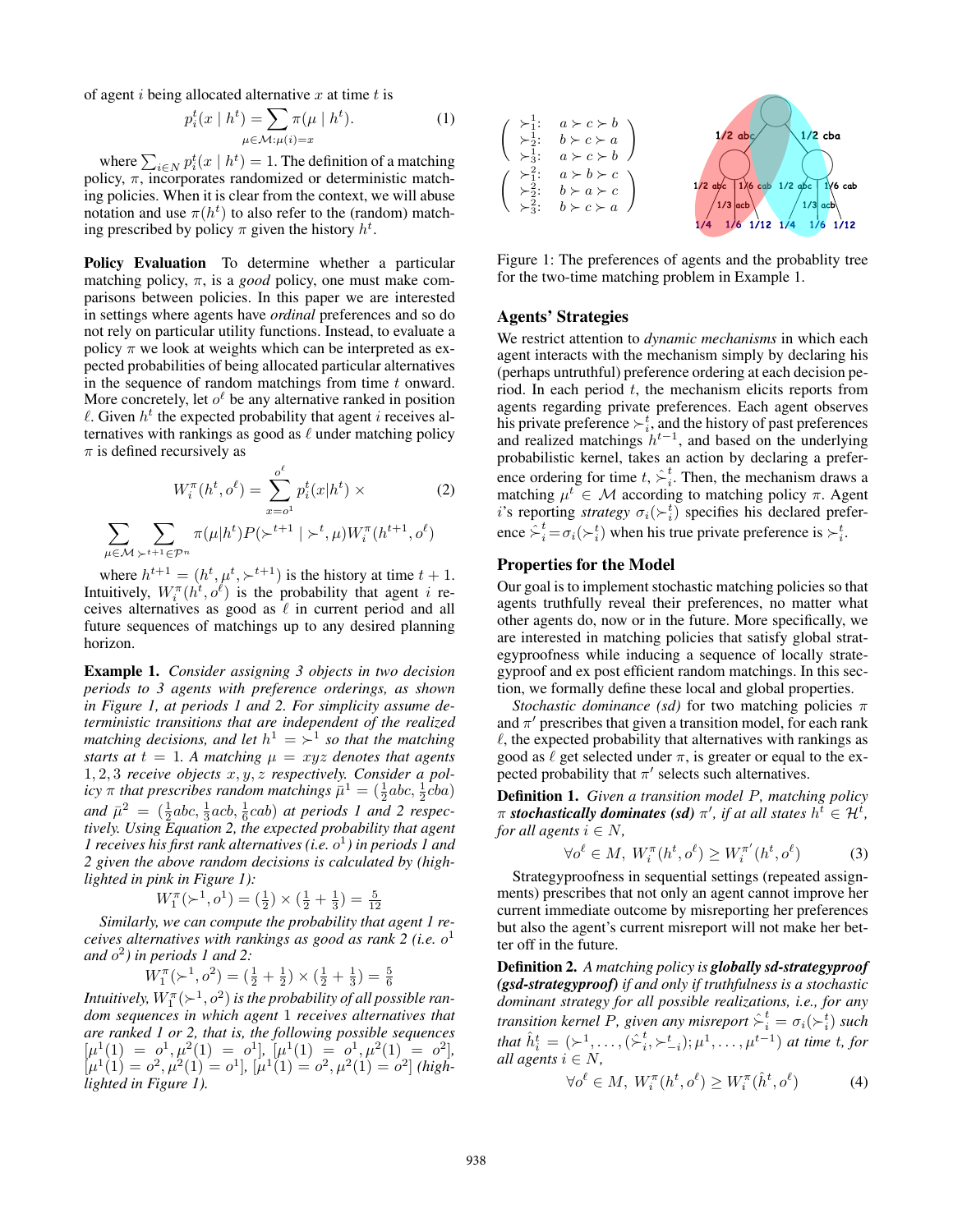Global *sd*-strategyproofness is an incentive requirement which states that under any possible transition of preference profiles, no agent can improve her sequence of random matchings (now or in future) by a strategic report.

A one-shot matching process is a special case of our model that coincides precisely with the random assignment problem (Abdulkadiroğlu and Sönmez 1998; Bogomolnaia and Moulin 2001). If there is a single decision period, agents become myopic. Thus, a random matching induced by matching mechanism  $\pi$  stochastically dominates another random matching induced by  $\pi'$  if for each item  $x \in M$ , the probability of selecting an outcome as good as x by  $\pi$  is greater than or equal to  $\pi'$ .

**Definition 3.** Given a preference profile  $\succ^t$ , a random *matching induced by* π *stochastically dominates (sd) another random matching prescribed by* π 0 *, if for all agents*  $i \in N$ ,

$$
\forall y \in M, \sum_{\substack{x \in M:\\x \succ_i^t y}} \sum_{\substack{\mu \in \mathcal{M}:\\ \mu(i) = x}} \pi(\mu \mid \succ^t) \ge \sum_{\substack{x \in M:\\x \succ_i^t y}} \sum_{\substack{\mu \in \mathcal{M}:\\ \mu(i) = x}} \pi'(\mu \mid \succ^t)
$$

In other words, in a single-shot setting, every agent with any utility model that is consistent with the private ordinal preferences will prefer  $\pi$  over  $\pi'$  if the random matching selected by  $\pi$  first-order stochastically dominates the random matching selected by  $\pi'$ .

A matching policy is *locally sd-strategyproof* in period t, if an agent's truthful report always results in a random matching that stochastically dominates his random matching under an untruthful misreport. In other words, at each period t no agent can improve his current random assignment by a strategic misreport.

Definition 4. *A matching policy* π *is locally sdstrategyproof (lsd-strategyproof) if and only if truthfulness is a stochastic dominant strategy for time* t*, that is, for any*  $\succ^t$  $\in \mathcal{P}^n$ , for all agents  $i \in N$ ,  $\forall y \in M$ 

$$
\sum_{\substack{x \in M:\\ x \succ_i^t y}} \sum_{\substack{\mu \in \mathcal{M}: \\ \mu(i)=x}} \pi(\mu|(\succ_i^t, \succ_{-i}^t)) \ge \sum_{\substack{x \in M:\\ x \succ_i^t y}} \sum_{\substack{\mu \in \mathcal{M}: \\ \mu(i)=x}} \pi(\mu|(\sigma_i(\succ_i^t), \succ_{-i}^t))
$$

A matching is *Pareto efficient* if there is no other matching that makes all agents weakly better off and at least one agent strictly better off.

Definition 5. *A random matching is ex post efficient if it can be represented as a probability distribution over Pareto efficient deterministic matchings.*

#### Sequential RSD

In this section, we briefly describe the random serial dictatorship (RSD) (Abdulkadiroğlu and Sönmez 1998) mechanism for one-shot settings, and argue that a sequence of RSD-induced decisions is manipulable when preferences are dynamic.

To formally define the RSD mechanism, we first introduce priority orderings and serial dictatorships. A *priority ordering*  $f : \{1, \ldots, n\} \rightarrow N$  is a one-to-one mapping that specifies an ordering of agents: agent  $f(1)$  is ordered first, agent  $f(2)$  is ordered second, and so on.

Given a priority ordering  $f \in \mathcal{F}$  and a preference profile  $\succ$ , a **Serial Dictatorship**,  $SD(f, \succ)$ , is as follows: agent  $f(1)$ 

| (a) Truthful |                                 | (b) Misreport |                                 |
|--------------|---------------------------------|---------------|---------------------------------|
|              | $\succ_1: a \succ c \succ b$    |               | $\succ_1: a \succ c \succ b$    |
|              | $\succ_2$ : $b \succ c \succ a$ |               | $\succ_2$ : $b \succ c \succ a$ |
|              | $\succ_3: a \succ c \succ b$    |               | $\sum_3 : a \succ b \succ c$    |

Table 1: Preferences revealed by three agents.

receives her favorite object  $m_1 \in M$  according to  $\succ_{f(1)}$ ;  $f(2)$ receives her favorite object  $m_2 \in M \setminus \{m_1\}$ ;  $f(n)$  receives her best object  $m_n \in M \setminus \{m_1, \ldots, m_{n-1}\}.$ 

Random serial dictatorship is a convex combination of all feasible serial dictatorships, induced by a uniform distribution over all priority orderings, and it is formally defined as  $RSD(\succ) = \frac{1}{n!} \sum_{f \in \mathcal{F}} SD(f, \succ).$ 

In single-shot settings, RSD is *sd*-strategyproof, equitable (in terms of equal treatment of equals), and ex post efficient (Abdulkadiroğlu and Sönmez 1998). While RSD satisfies *lsd*-strategyproofness at each decision period, we argue that a stochastic policy consisting of a sequence of RSD induced random matchings (or *sequential RSD*) is prone to manipulation when agents have dynamic preferences. Sequential RSD selects a random matching at each round independent of the past history of decisions and preferences.

Theorem 1. *Sequential RSD (a sequence of RSD induced matchings) is not gsd-strategyproof.*

*Proof.* Consider 2 decision periods with deterministic preference dynamics known to agents. Let  $\bar{\mu}^2_{\mu_1}$  denote the random matching at  $t = 2$  after assignment  $\mu_1$  at  $t = 1$ . With truthful preferences (Table 1a), RSD induces the following random matching:  $(\frac{1}{2}\mu_1, \frac{1}{2}\mu_2) = (\frac{1}{2}abc, \frac{1}{2}cba)$ . If agent 3 misreports (Table 1b), the probability distribution would be  $(\frac{2}{6}\mu_1, \frac{3}{6}\mu_2, \frac{1}{6}\mu_3) = (\frac{2}{6}abc, \frac{3}{6}cba, \frac{1}{6}acb)$ . Assuming truthfulness in the second period, given a preference profile, identical decisions always result in identical next states. For each ranking position  $\ell$ , we compute  $W_3(\cdot, o^{\ell})$ :

$$
\begin{array}{c|c} W_3(\succ^t, o^\ell) & W_3((\hat{\succ}^t_i, \succ^t_{-i}), o^\ell) \\ \hline o^1 & \frac{3}{6} \times \frac{3}{6}(\bar{\mu}^2_{\mu_1}) & \frac{3}{6} \times \frac{3}{6}(\bar{\mu}^2_{\mu_1}) \\ o^2 & 1 \times \frac{3}{6}[\bar{\mu}^2_{\mu_1} + \bar{\mu}^2_{\mu_2}] & \frac{5}{6} \times [\frac{3}{6}(\bar{\mu}^2_{\mu_1}) + \frac{2}{6}(\bar{\mu}^2_{\mu_2})] \\ o^3 & 1 \times \frac{3}{6}[\bar{\mu}^2_{\mu_1} + \bar{\mu}^2_{\mu_2}] & 1 \times [\frac{3}{6}(\bar{\mu}^2_{\mu_1}) + \frac{2}{6}(\bar{\mu}^2_{\mu_2}) + \frac{1}{6}(\bar{\mu}^2_{\mu_3})] \end{array}
$$

Table 2: Evaluation of the matching policy for agent 3.

For  $o^1$  and  $o^2$ , it is easy to see that the truthful revelation stochastically dominates the matching decisions when agent 3 is non-truthful. For strategyproofness we must show that  $\text{for } \sigma^3, 1 \times \frac{3}{6} [\bar{\mu}_{\mu_1}^2 + \bar{\mu}_{\mu_2}^2] \geq 1 \times [\frac{3}{6} (\bar{\mu}_{\mu_1}^2) + \frac{2}{6} (\bar{\mu}_{\mu_2}^2) + \frac{1}{6} (\bar{\mu}_{\mu_3}^2)].$ By simple algebra, we see that for all preferences at the second period wherein agent 3's assignment under  $\bar{\mu}^2_{\mu_3}$  stochastically dominates  $\bar{\mu}_{\mu_2}^2$  the above inequality does not hold. Therefore, sequential RSD is not *gsd*-strategyproof.

### Sequential RSD with Adjusted Priorities

In the previous section we showed that sequential RSD is prone to manipulation when agents have dynamic preferences. In this section, we introduce a modification of RSD, which uses information contained in histories of agents to overcome strategic behavior. We start this section with some observations about relationships between agents.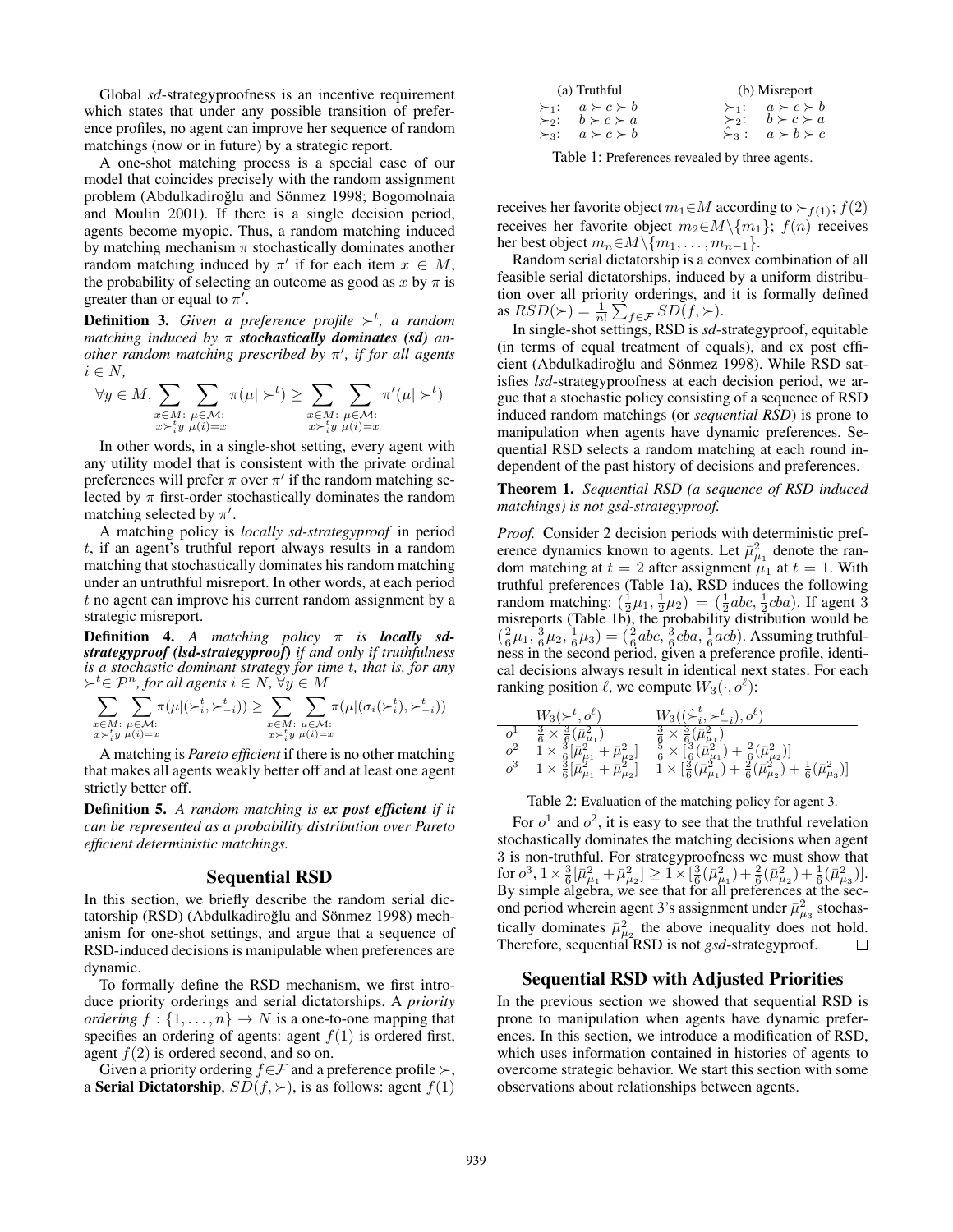A key property of RSD is that it prioritizes agents in each round, and the agent with higher priority gets to choose its more preferred item from the set of *remaining objects*. This gives rise to the concept of dictatorial domination.

## Definition 6. *Given a preference profile and the realization of a matching decision, we say that agent* i *dictatorially* **dominates** agent j at time t if and only if  $\mu^t(i) \succ_j^t \mu^t(j)$ .

We can represent each agent's dictatorial dominance as a binary relation between every pair of agents. Each agent's dictatorial dominance on other agents is represented by  $\omega_i = (\omega_{i,1}, \dots, \omega_{i,n})$ , where  $\omega_{i,j} = 1$  denotes that agent i has dominated agent j. A *dominance profile* is a matrix of agents' dictatorial dominances,  $\boldsymbol{\omega} = (\omega_i, \dots, \omega_n)$ .

Given a random matching mechanism, the probability that agent  $i$  dominates agent  $j$  is equal to the sum of the probabilities of all deterministic matchings wherein agent  $j$  prefers the outcome of agent i to his own outcome.<sup>3</sup> Given a random matching policy  $\pi$  and  $h^t$ , the probability of i dominating j at period  $t$  is:

$$
\omega_{ij}(\pi(h^t)) = \sum_{\mu \in \mathcal{M}:\mu(i) \succ^t_{j}\mu(j)} \pi(\mu \mid h^t)
$$
 (5)

Similarly the probability that agent  $j$  prefers his own outcome to agent *i*'s outcome is  $\bar{\omega}_{ij}(\pi(h^t)) = 1 - \omega_{ij}(\pi(h^t)).$ 

RSD ensures equal chance of dictatorships to agents, thus, an agent's strategic misreport can only increase his random dictatorial dominance on another agent to  $\frac{1}{2}$ .

**Proposition 1.** *Given RSD, for any*  $\succ^t \in \mathcal{P}^n$  *we have*  $\forall i, j \in$  $N, \omega_{ij}(\pi(\succ^t)) \leq \frac{1}{2}$ , that is, the probability of agent *i* domi*nating another agent* j *is always bounded.*

The intuition comes from the fact that RSD is a uniform distribution over all priority orderings. Thus, when two agents have conflicting preferences over some alternatives, RSD assigns equal probability to all orderings that prioritize one agent lower than the other one.

#### Adjusted RSD

In this section, we provide a modification to the RSD mechanism based on adjusting agents' priority ordering. We introduce a simple structure to preserve the history of dominations throughout the matching process. Formally, let  $d^{t-1}$ be a matrix representing the complete *dominance history* of agents up to time t. As the dominance profile of agents is attained after realization of decisions (ex post), the state of the mechanism at t can be summarized by  $h^t = (\succ^t, d^{t-1})$ . As shown in Algorithm 1, ARSD runs as follows:

- If for a pair of agents the dominance history is unbalanced, that is,  $d_{ij}^{t-1} = 1$ , then for each priority ordering  $f \in \mathcal{F}$ , if agent j is ranked before i, we change the priority ordering to  $f'$  such that j has higher priority than agent i, and add the new priority ordering to a new multiset  $\mathcal{F}'$ .
- The matching mechanism then draws a priority ordering from a uniform probability distribution over all priority orderings in the multiset  $\mathcal{F}'$ . Then, agents select alternatives according to the selected ordering.

#### Algorithm 1: RSD with adjusted priorities (ARSD)

**Input**: preference profile  $\succ^t$ , dominance history  $d^{t-1}$ **Output**: A probability distribution prescribed by  $\pi$ **foreach** *priority ordering*  $f \in \mathcal{F}$  **do** for  $i = 1$  to n do for  $j = 1$  to n do if  $f(i) < f(j)$  and  $d_{ij}^{t-1} = 1$  then  $f' \leftarrow swap(f(i), f(j));$ foreach  $\mu \in \mathcal{M}$  do if  $SD(f', \succ^t) = \mu$  then  $\pi(\mu \mid (\succ^{t}, \boldsymbol{d}^{t-1})) \leftarrow \pi(\mu \mid (\succ^{t}, \boldsymbol{d}^{t-1})) + \frac{1}{n!}$  ; // Updating  $d^t$  after realization of  $\pi$ for  $i = 1$  to n do for  $j = 1$  to n do  $d_{ij}^t = \omega_{ij}^t(\mu^t) \oplus d_{ji}^{t-1};$ 

• After the realization of matching decision, and given the dominance profile  $\omega^t$  at time t, the mechanism updates the dominance history according to the following exclusive disjunction:  $d^t = \boldsymbol{\omega}^t \oplus (d^{t-1})^{Tr}$ , where  $(d^{t-1})^{Tr}$  is the transpose matrix of  $d^{t-1}$ , *i.e.*, for each element  $d_{ij}^{t-1}$ the transpose element would be  $d_{ji}^{t-1}$ .

Proposition 2. *When the dominance history is balanced, i.e.*  $d_{ij}^{t-1}=0, \forall i,j \in N$ , ARSD is equivalent to RSD.

*Proof.* According to Algorithm 1, for each priority ordering  $f \in \mathcal{F}$  since for all  $i, j \in N$  the dominance history is balanced, i.e.  $d_{ij}^{t-1} = 0$ , it is easy to see that the updated priority ordering  $f' = f$ . Thus at time t, the multiset  $\mathcal{F}'$  is equivalent to the set of all priority orderings  $\mathcal{F}$ , and the a uniform distribution over  $\mathcal{F}'$  is equivalent to the RSD mechanism.  $\Box$ 

ARSD and Strategic Behavior At each period, an agent's strategic behavior is either through manipulating the immediate outcome (at the current period) or affecting the decision trajectory to gain advantage sometime in the future. We first focus on strategic behavior of agents at the current state and then show that no agent can obtain a more preferred outcome (now or in future) by misrepresenting his preferences.

**Lemma 1.** *Given any dominance history*  $d^{t-1}$ , *ARSD is lsdstrategyproof, i.e., for each agent*  $i \in N$ *,* 

$$
\forall j \in N, \sum_{\substack{\mu \in \mathcal{M}: \\ \mu(i) \geq \frac{t}{i}\mu(j)}} \pi(\mu | (\succ^t, d^{t-1})) \geq \sum_{\substack{\mu \in \mathcal{M}: \\ \mu(i) \geq \frac{t}{i}\mu(j)}} \pi(\mu | ((\hat{\succ}^t_i, \succ^t_{-i}), d^{t-1}))
$$

According to Lemma 1, an agent cannot improve the matching chosen at time  $t$  by misreporting at time  $t$ . Nor is an agent able to improve future matchings by increasing its dominance in the current period since this will only lead to the agent being given a lower priority in the matchings in the future. Therefore, the only possible strategy of interest to an agent is to try to decrease its dominance in the current time step, in the hope for improved priority (and thus, matchings) in the future. This potential strategizing is similar to dynamic house allocation for 2 periods of decisions where agents can opt out in the first period to get priority in the second period (Abdulkadiroğlu and Loerscher 2007).

<sup>&</sup>lt;sup>3</sup>Deterministic matching is a special case where given  $\mu^t$ ,  $\omega_{i,j} = 1$  iff  $\mu^t(i) \succ_j^t \mu^t(j)$ .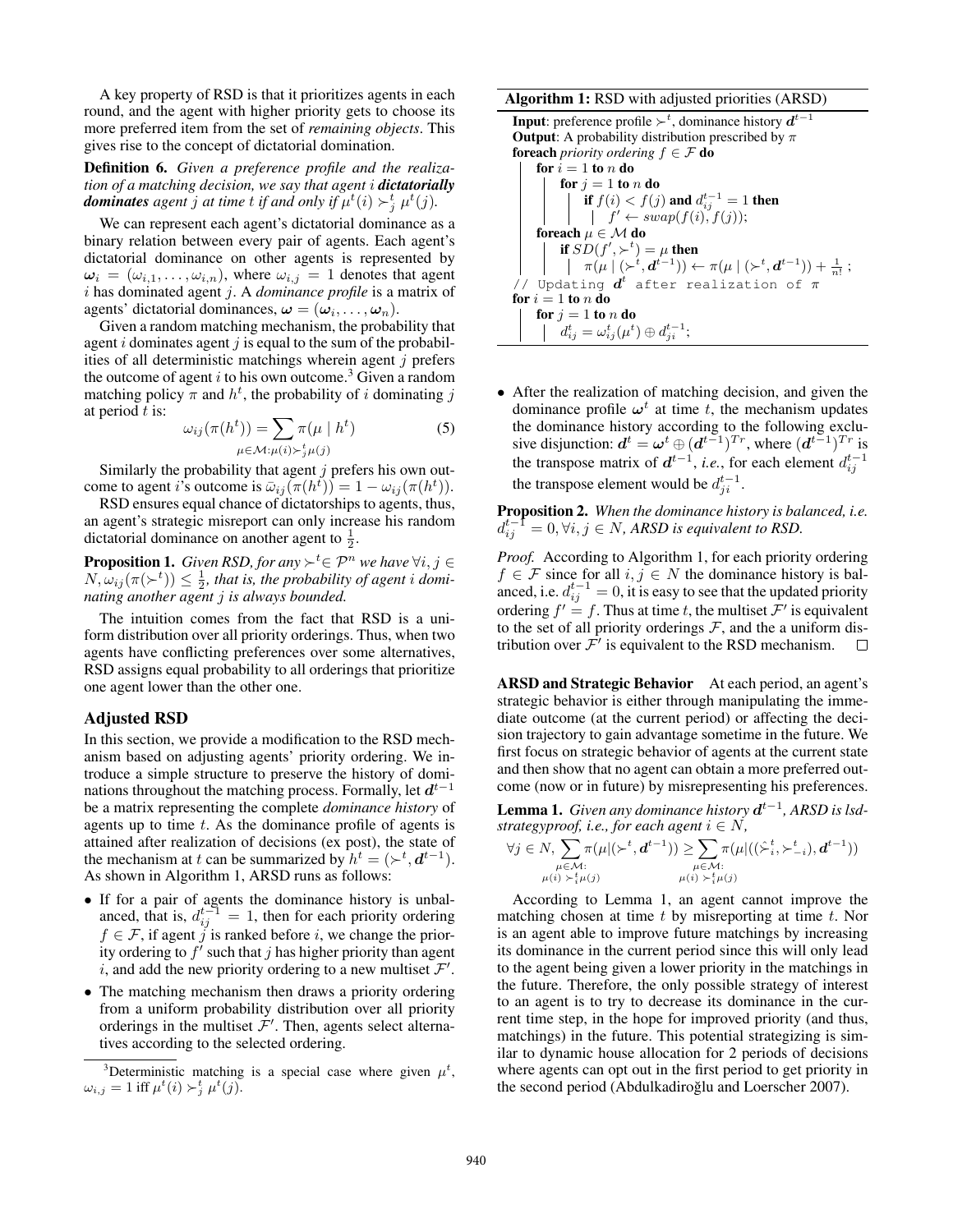We say that an agent's strategy is *dominance reducing* if it reports a preference that minimizes its current dominance.

## **Definition 7.** Agent i's reporting strategy  $\sigma_i(\succ_i^t)$  at t is *dominance reducing if given a matching policy* π*,* ∀j ∈ N*,*  $\omega_{ij}(\pi(\sigma_i(\succ_i^t),\succ_{-i}^t)) \leq \omega_{ij}(\pi(\succ_i^t,\succ_{-i}^t))$  (6)

The next lemma states that given a random matching prescribed by ARSD, agent  $i$ 's strategy to minimize her expected dictatorial dominance always results in reducing expected dominance caused by other agents on agent i.

**Lemma 2.** *Given ARSD, and strategy profile*  $\sigma_i(\succ_i^t)$ *, if*  $\omega_{ij}(\pi(\sigma_i(\succ_i^t),\succ_{-i}^t)) < \omega_{ij}(\pi(\succ_i^t,\succ_{-i}^t))$  for some  $j \in N$ , *then*

$$
\omega_{ji}(\pi(\sigma_i(\succ_i^t),\succ_{-i}^t)) < \omega_{ji}(\pi(\succ_i^t,\succ_{-i}^t)) \tag{7}
$$

*Proof.* For the ease of notation, and since the history up to now would be fixed for any strategic report, we write  $\omega_{ij}(\pi(h^t)) = \omega_{ij}(\pi(\succ))$  and drop the time indexes. By feasibility of the probability distribution induced by RSD, we can write  $\forall \succ \in \mathcal{P}^n$ ,  $\omega_{ij}(\pi(\succ)) + \bar{\omega}_{ij}(\pi(\succ)) = 1$ . According to the dominance reducing strategy, for misreport  $\hat{\succ}_i$  =  $\sigma_i(\succ_i)$  we have  $\omega_{ij}(\pi((\hat{\succ}_i, \succ_{-i}))) < \omega_{ij}(\pi((\succ_i, \succ_{-i}))).$ By applying the feasibility condition on both sides we have

$$
1 - \bar{\omega}_{ij}(\pi((\hat{\succ}_i, \succ_{-i}))) < 1 - \bar{\omega}_{ij}(\pi((\succ_i, \succ_{-i}))) \tag{8}
$$
\n
$$
\bar{\omega}_{ij}(\pi((\hat{\succ}_i, \succ_{-i}))) > \bar{\omega}_{ij}(\pi((\succ_i, \succ_{-i}))) \tag{9}
$$

Thus, by reporting a dominance reducing preference, agent i's outcome gets improved, indicating that the probability of obtaining an object that is more preferred compared to  $\mu(j)$  according to the report  $\hat{\succ}_i$  will be higher than the same probability according to the truthful report  $\succ_i$ , i.e.,  $\bar{\omega}_{ji}(\pi((\hat{\succ}_i, \succ_{-i}))) > \bar{\omega}_{ji}(\pi((\check{\succ}_i, \succ_{-i}))).$ 

For contradiction assume that agent  $i$  increased the domination of agent j on himself by misreporting  $\omega_{ji}(\pi(\hat{\succ}_i, \succ_{-i}$  $|f| > \omega_{ji}(\pi(\succ_i, \succ_{-i}))$ . By feasibility of the matching mechanism we have  $\bar{\omega}_{ji}(\pi((\dot{\succ}_i, \succ_{-i})) \leq \bar{\omega}_{ji}(\pi((\succ_i, \succ_{-i}))),$ which contradicts the above finding.

We show that ARSD is not manipulable in the global sense. Recall that our desired solution concept states that given any transition model, no agent can obtain a more preferred sequence of outcomes, no matter how other agents play now or in the future. Algorithm 1 ensures that after realization of the random decision, a dominating agent loses priority against a dominated agent in future steps. The next lemma follows directly from the ARSD algorithm.

**Lemma 3.** *Given two states*  $h^{t+1} = (\succ^{t+1}, \mathbf{d}^t)$  *and*  $\hat{h}^{t+1} =$  $(\succ^{t+1}, \hat{d}^t)$  such that for agents  $i, j \in N$ ,  $\hat{d}_{ij}^t > d_{ij}^t$ , we have  $\sum \pi(\mu \mid h^{t+1}) \ge \sum \pi(\mu \mid \hat{h}^{t+1})$  (10)

$$
\mu \in \mathcal{M}: \mu(i) \succ_i^{t+1} \mu(j) \qquad \mu(i) \succ_i^{t+1} \mu(j)
$$

The implication of this lemma is that if an agent is dominated by another agent in some previous decisions, for all next steps where their dominance history is unbalanced, the agent always prefers his own outcome to the outcome of the dominating agent.

We now reach our main result in this section, which states that given any transition dynamics ARSD is not manipulable. Moreover, at each step ARSD prescribes a random matching that is ex post efficient and *lsd*-strategyproof.

### Theorem 2. *ARSD is gsd-strategyproof while satisfying ex post efficiency and lsd-strategyproofness in each round.*

*Proof.* In each time, ARSD prescribes a random matching over deterministic Pareto efficient matchings induced by priority orderings, thus it satisfies ex post efficiency.

For strategyproofness, we must prove that agent  $i$ 's misreport does not improve her overall allocation outcome, including immediate and future possible outcomes. That is, given any transition dynamic the following must hold,  $\forall o^{\ell} \in$ M,  $W_i^{\pi}(h^t, o^{\ell}) \geq W_i^{\pi}(\hat{h}^t, o^{\ell})$ . Lemma 1 implies that no agent can immediately benefit from misreporting. For *gsd*strategyproofness, we need to show that under all possible transition dynamics, there does not exist a period  $\tau \geq t$  such that agent  $i$  will experience a better outcome by misreporting at time t. Let  $\hat{\succ}^t_i \in \sigma_i(\succ^t_i)$  denote agent i's strategic report at time t. Let  $d^t$  and  $\hat{d}^t$  denote the dominance history reporting according to  $\succ_i^t$  and  $\hat{\succ}_i^t$  $i<sub>i</sub>$  respectively. We analyze the following cases based on the possible strategic misreports:

**Case 1:**  $\forall j \in N$ ,  $\omega_{ij}(\pi(\hat{\succ}^t_i, \succ^t_{-i})) \geq \omega_{ij}(\pi(\succ^t))$ , meaning that agent i's misreport increases his dominance on all other agents. Since the dominance history up until  $t$  is the same, by the exclusive disjunction for the dominance profile we can immediately write  $\hat{d}_{ij}^t > d_{ij}^t$ . By Lemma 3 we have

$$
\sum_{\substack{\mu \in \mathcal{M}: \\ \mu(i) \geq \frac{t+1}{i}, \mu(j)}} \pi(\mu \mid (\succ^{t+1}, \hat{d}^t)) \leq \sum_{\substack{\mu \in \mathcal{M}: \\ \mu(i) \geq \frac{t}{i} + 1}} \pi(\mu \mid (\succ^{t+1}, d^t))
$$

Similarly for all future periods  $\tau > t$  where the dominance history is unbalanced the above inequality holds, implying that agent  $i$  cannot achieve a better outcome by increasing her dominance at time t.

**Case 2:**  $\forall j \in N$ ,  $\omega_{ij}(\pi(\hat{\succ}^t_i, \succ^t_{-i})) \leq \omega_{ij}(\pi(\succ^t))$ , that is, agent i's strategic misreport reduces his dominance on all other agents. By Lemma 2, reducing dominance on an agent reduces the expected domination on agent  $i$ , thus,  $\forall j \in N, \omega_{ji}(\pi \hat{\succ}^t_i)$  $\big(\begin{matrix}t_i,\succ_{-i}^t)\end{matrix}\big) \leq \omega_{ji}(\pi(\succ^t)),$  and  $\hat{d}_{ji}^t < \boldsymbol{d}_{ji}^t$ . By Lemma 1 we can assume that the agent is truthful in all future periods. By Lemma 3 we write  $\forall j \in N, \bar{\omega}_{ij}(\pi((\succ^{t+1}))$  $(\hat{\mathbf{d}}^t)) \geq \bar{\omega}_{ij}(\pi((\succ^{t+1}, \mathbf{d}^t))),$  which holds  $\forall \tau > t$ .

For contradiction, assume that agent  $i$  has improved its overall assignment by misreporting. Therefore,  $\sum_{\tau=t} \bar{\omega}_{ji}(\pi((\succ^{\tau}, \hat{\mathbf{d}}^{\tau-1}))) \geq \sum_{\tau=t} \bar{\omega}_{ji}(\pi((\succ^{\tau}, \mathbf{d}^{\tau-1}))).$ Adding these inequalities yields that for all times,

$$
\sum_{\tau=t}^T \sum_{i\in N} \bar{\omega}_{ji}(\pi((\succ^\tau, \hat{\boldsymbol{d}}^{\tau-1}))) > \sum_{\tau=t}^T \sum_{i\in N} \bar{\omega}_{ji}(\pi((\succ^\tau, \boldsymbol{d}^{\tau-1})))
$$

which means that in a sequence of random matchings such that at some  $\tau > t$  every agent's assignment (including agent  $i)$  strictly improves when agent  $i$  misreports, contradicting the feasibility of the ARSD mechanism.

**Case 3:** In this case, we assume that agent  $i$ 's misreport has weakly increased his dominance on some agents while strictly reducing his dominance on a subset of agents. More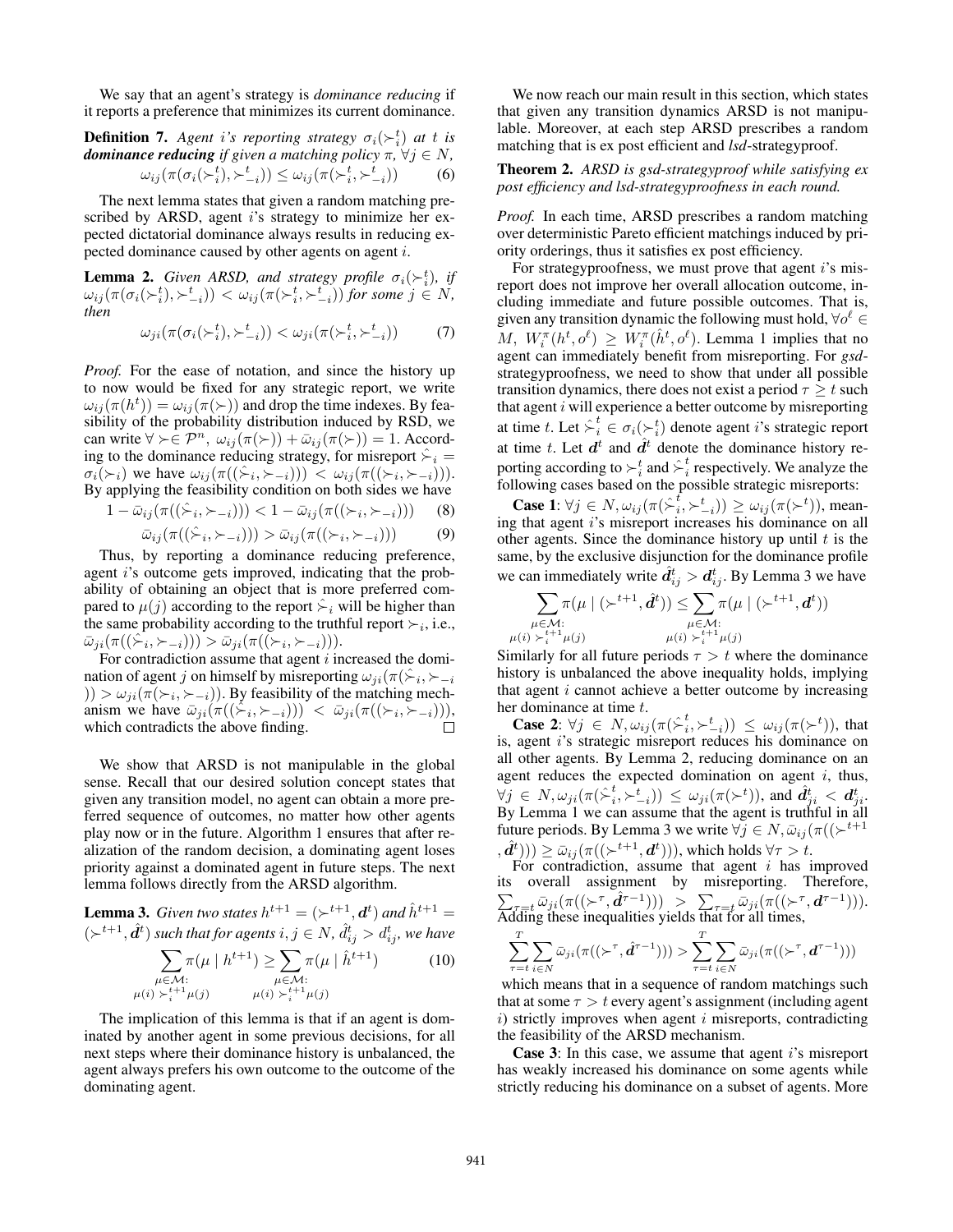formally,  $\forall j \in N_d, \omega_{ij}(\pi \hat{\succ}^t_i)$  $(\phi_i^t, \succ_{-i}^t)) \; < \; \omega_{ij}(\pi(\succ^t)),$  and  $\forall k \in N \backslash N_d, \omega_{ik}(\pi (\hat{\succ}^t_i$  $(\mathbf{z}_i^t, \succ_{-i}^t)) \ge \omega_{ik}(\pi(\succ^t)),$  where  $N_d \subseteq$ N denotes a subset of agents such that for some  $j \in N_d$ agent i's dictatorial dominance changes to  $\omega_{ij}(\pi \hat{\;} \epsilon_i^t)$  $_{i}^{t},\succ_{-i}^{t})$ ).

For all  $k \in N \backslash N_d$  since  $\hat{d}_{ik}^t \geq d_{ik}^t$  by Lemma 3 we can write,  $\bar{\omega}_{ki}(\pi(\succ^\tau,\hat{\bm d}^{\tau-1}))\leq \bar{\omega}_{ki}(\pi(\succ^\tau,\bm d^{\tau-1})), \forall \tau>t.$  For the sake of our proof, assume the outcome for agent  $i$  after a dominance increasing report is as good as being truthful  $\forall k \in N \setminus N_d$ , i.e.,  $\bar{\omega}_{ki}(\pi(\succ^{\tau}, \hat{\boldsymbol{d}}^{\tau-1})) = \bar{\omega}_{ki}(\pi(\succ^{\tau}, \boldsymbol{d}^{\tau-1})).$ 

For all  $j \in N_d$ , by Lemma 2, we have  $\omega_{ji}(\pi(\hat{\succ}^t_i, \succ^t_{-i}))$  <  $\omega_{ji}(\pi(\succ^t))$  yielding that  $\hat d_{ji}^t>d_{ji}^t$ . Thus for all  $j\in N_d$  and all times  $\tau > t$ ,

$$
\bar{\omega}_{ij}(\pi(\succ^{\tau}, \hat{\boldsymbol{d}}^{\tau-1})) \leq \bar{\omega}_{ij}(\pi(\succ^{\tau}, \boldsymbol{d}^{\tau-1})) \tag{11}
$$

 $\exists t' > t, \bar{\omega}_{ij}(\pi(\succ^{t'}, \hat{d}^{t'-1})) < \bar{\omega}_{ij}(\pi(\succ^{t'}, d^{t'-1}))$  (12) Adding the inequalities for all agents in N, we have  $\forall j \in$  $N\backslash i$ ,  $\sum_{\tau=t}^T \bar{\omega}_{ij}(\pi(\succ^\tau, \hat{\boldsymbol{d}}^{\tau-1})) < \sum_{\tau=t}^T \bar{\omega}_{ij}(\pi(\succ^\tau, \boldsymbol{d}^{\tau-1})).$ Assume for contradiction that agent  $i$  has improved its overall outcome. This means that there exists at least one time step  $\tau > t$  such that agent i is strictly better off:  $\forall j \in$  $N, \bar{\omega}_{ji}(\pi(\succ^{\tau}, \hat{\mathbf{d}}^{\tau-1})) > \bar{\omega}_{ji}(\pi(\succ^{\tau}, \mathbf{d}^{\tau-1}))$ . This implies that misreporting has improved the expected assignments for agent  $i$  as well as for all other agents, which contradicts the feasibility of the random matching. Thus, agent  $i$ does not gain any expected benefit in the future by changing the trajectory of decisions, implying  $W_i^{\pi}((\succ^t, d^{t-1}), o^{\bar{\ell}}) \geq$  $W_i^{\pi}((\hat{\succ_i}^t, \succ_{-i}^t, \mathbf{d}^{t-1}), o^{\ell}), \forall o^{\ell} \in M.$  $\Box$ 

## Fairness in Sequential Matchings

We showed that a modification to the RSD mechanism in dynamic settings encourages truthful reporting by incorporating the history of past assignments. In this section, we argue that as a result of balancing priorities, ARSD also satisfies some desirable notions of local and global fairness.

We consider two notions of fairness in sequential matching problems; a local fairness notion of *equity* (equal treatment of equals), and a global notion of *ex post envyfreeness*.

Definition 8. *A sequential matching mechanism is equitable at each time step* t *if and only if* ∀i, j ∈ N *with identical*  $dominance$  histories  $d_{ij}^{t-1} = d_{ji}^{t-1}$ , if  $\succ_i^t = \succ_j^t$  then

$$
\forall y \in M, \sum_{x \in M: x \succ_i^t y} p_i^t(x | (\succ^t, \mathbf{d}^{t-1})) = \sum_{x \in M: x \succ_j^t y} p_j^t(x | (\succ^t, \mathbf{d}^{t-1}))
$$

In sequential mechanisms, envyfreeness relies on balancing priorities over the course of the assignment sequence. We consider ex post envyfreeness at each time based on the sequence of decisions up to and including the current period.

**Definition 9.** Given a sequence of matchings  $(\mu^1, \dots \mu^t)$ , a *matching mechanism is periodic ex post envyfree (PEF) if at all times t,*  $\forall i, j \in N$ ,  $\sum_{s=1}^{t} \omega_{ji}(\mu^{s}) = \sum_{s=1}^{t} \omega_{ij}(\mu^{s})$ . Proposition 3. *ARSD does not satisfy PEF, but does yield a*

*sequence of equitable local matchings.*

PEF is a strict requirement that is not satisfied even with fixed preferences. Nevertheless, for two agents with fixed preferences there is a positive result.

#### Proposition 4. *When* n = 2 *with fixed preferences, ARSD satisfies PEF at least in all even periods.*

To see why this does not hold for  $n > 2$ , consider the following fixed preferences  $\succ_1 = a \succ b \succ c, \succ_2 = b \succ a \succ$  $c, \succ_3=a \succ c \succ b.$ 

Degree of Envy The nonexistence of ex post envyfreeness for  $n > 2$ , raises a crucial question of whether our mechanism ensures some degree of envy. Among several plausible ways of defining envy (Chevaleyre and Endriss 2007), we consider a natural notion of envy; the envy of a single agent towards another agent. Given a history of assignments  $h^t$ , agent *i*'s *degree of envy* with respect to agent *j* is

$$
e_{ij}(h^t) = \sum_{s=1}^t \left[ \omega_{ji}(\mu^s) - \omega_{ij}(\mu^s) \right]
$$
 (13)

Definition 10. *A sequential mechanism is* c*-envious if for all times*  $t$ *,*  $∀i ∈ N$  *agent i is envious to agent j for at most* c assignments. That is,  $c = \max_{ij} e_{ij}(h^t)$ ,  $\forall t$ .

#### Theorem 3. *An ARSD matching mechanism is* 1*-envious.*

In fact, ARSD interplays between random assignments in repeated decisions to maintain an approximately fair global policy. It is easy to see that the maximum envy of a society of agents with ARSD mechanism is  $\frac{n(n-1)}{2}$ .

#### **Discussion**

We studied the incentive and fairness properties of sequential matching problems with dynamic ordinal preferences. We showed that in contrast to one-shot settings, a sequence of RSD-induced matchings is prone to manipulation. Subsequently, we proposed a history-dependent matching policy (namely ARSD) that guarantees global strategyproofness while sustaining the local properties of the sequential RSD.

We restricted our analysis to problems where  $n \geq m$ . Although our main results immediately apply to problems with  $n \leq m$  when the agent with the highest priority chooses  $m - n + 1$  alternatives, in most situations RSD mechanism requires a careful method for picking the sequence at each serial dictatorship (Kalinowski et al. 2013; Bouveret and Lang 2014).

An important open question is how much efficiency is being sacrificed in order to guarantee strategyproofness. The incompatibility of ordinal efficiency and *sd*strategyproofness in static settings (Bogomolnaia and Moulin 2001) prevents us from designing truthful optimal policies in dynamic settings. However, there may exist some approximately efficient random policies in the policy space that incentivizes truthfulness in sequential settings, perhaps, by renouncing the ex post efficiency in each round.

Finally, in static large markets where there are large number of copies of each object (such as assigning students to housing), the inefficiency of the RSD mechanism vanishes (Che and Kojima 2010). One potential direction would be to study the efficiency and envyfreeness of sequential matching problems in markets with multiple capacities and various agent/object ratios.